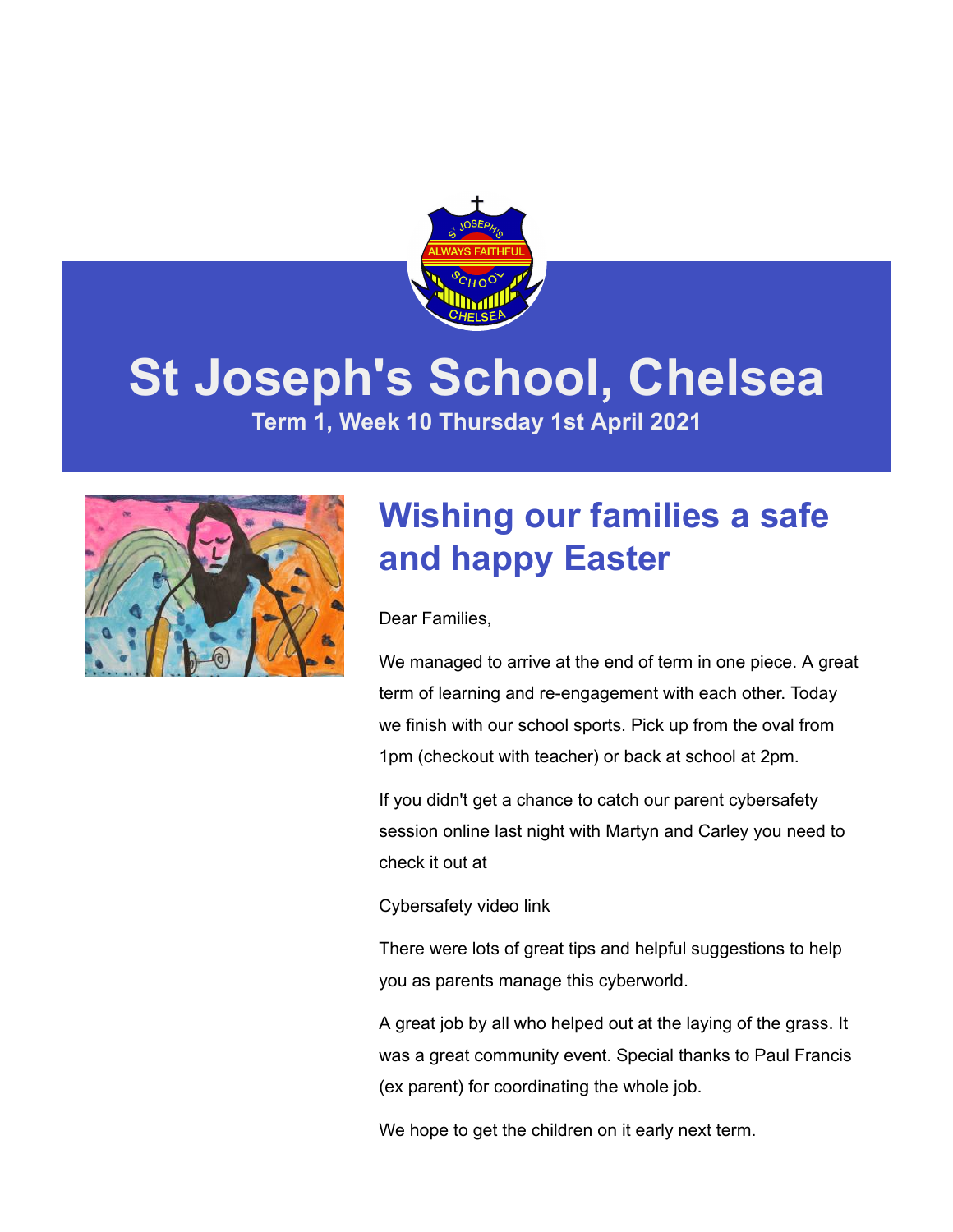Thank you for all the Easter egg donations. We were able to raise \$1300 and the hot cross bun drive we raised \$935. We had over 200 Easter egg prizes. Thankyou to our parent helpers for coordinating the egg wrapping.

#### **Uniform Shop Volunteer**

We are looking for a volunteer or two to help share the organisation of the 2nd hand uniform shop for 30 minutes morning or afternoon once a week. We need help in collecting the money and organising donations that come in. Pleae contact the office if you can help out.



### **Congratulations to our Reconciliation candidates:**

Charlotte Abbott, Tyson Abdullah, Nicholas Ball, Tahlia Benton, Jakob Benvenuto, Amelie Black, Eliza Camilleri, Jude Conway, Georgia Dean, Archie Didus, Tennyson Dimalanta, Millie Donnellan, Riley Drew, Jennifer Gutierrez,Anton Hanigan, Suki Hanlon, Alexander Hannon, Violet Hegarty, Madeleine Herbert, Alexa Issa, Stella Jhoomun, Rydah Krishnan, Bonnie Lee, Sebastian Malcomson, Mabel Martin, Daniel Mastrocola, Xavier Mendis, Logan Merkus, Beau Mills, Kobe Moore, Evie Murrihy, Chloe Myers, Liam Nannery, Jacob O'Donnell, Sophia Pintar, Harrison Reed, Emily Sheeran, Sebastian Shewan, Beau Spalding, Alana Stainthorpe, Isla Stevenson-Smith, Max Taranto, Charlie Toomey Wise, Leon Vasilaras, Sam Waddell, Mitchell Ward, Harrison Wardlaw, Daisy Wellard, Lulu Williams, Ruby Young, Zanna Breed, Isabella Bonnefin, Sebastian Szekely-Herman, Phoenix Lynch, Harper Waddell, Hudson Brown, Xavier Field, George Field, Maeve Dunne, Judson Cahir, Summer Lettieri, Isla Lettieri, Isabella Lau and Jonah Pantano.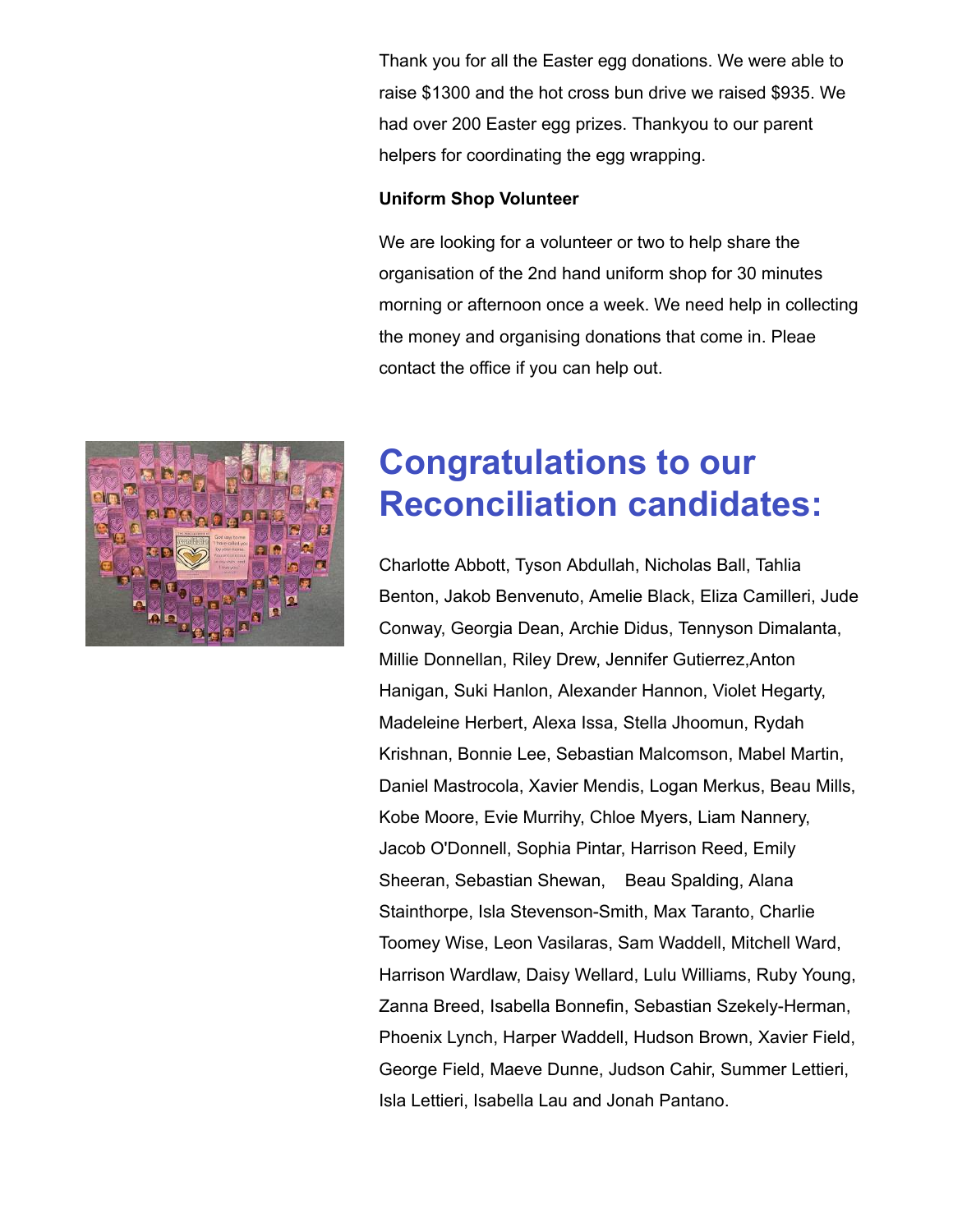

### **Visual Arts this week....**

" In Visual Art this week we discussed how in The Stations of The Cross in our own Church tell parts of the story of Easter in Pictures. We continued our study of Indigenous Symbolism and created the backgrounds of our pieces using Contemporary Colours. Our challenge was to use at least five symbols we understood the meaning of and also less water to create brighter contrasts when applying tempera paints. Some finished pieces were then added to using markers and overlaid with the silhouettes of people who met Jesus on his Easter Journey.



### **Managing Anxiety before it becomes a problem....**

### **by Michael Grose**

The president of Australian Primary Principals Association (APPA) recently highlighted the enormity of the anxiety problem that children are facing. A survey of primary schools across Australia conducted by the APPA showed that 80% of school leaders regard anxiety as a significant issue for children.

Research shows that childhood anxiety left unmanaged will almost certainly re emerge, highlighting the importance of early detection and management of anxiety. Parents, as first responders, play an important role by minimising the impact of stressful moments before they lead to full-blown anxiety. Here's how they can help.

#### **Recognise anxiety triggers**

Recognising the events that trigger anxiety is the first step in helping a child to manage their stress. Rapid or unpredictable change, new social situations, unfamiliar events and difficult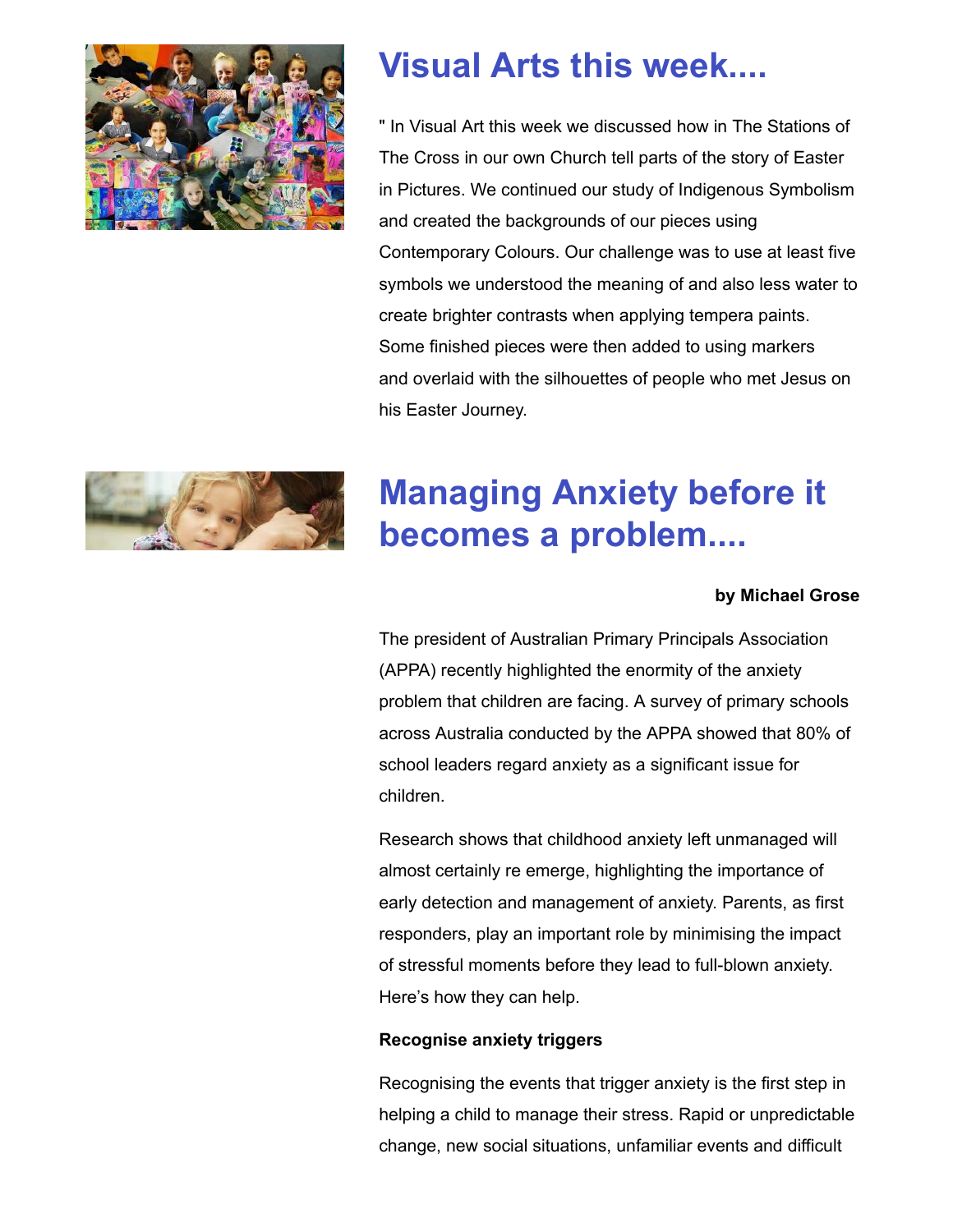experiences are the most common anxiety stressors for kids.

#### **Know how it shows**

Stress and anxiety show in many ways however most children display anxiety behaviours that are unique to them. Typically, anxiety shows through physical signs such as chest pains, nausea and headaches. Anxiety can be observed through behavioural clues such as avoidance of activities, aggression, concentration difficulties and constant fiddling and movement. Worrying, overthinking and catastrophising are also common in children who experience anxiety. Knowing how anxiety shows in your child will alert you to respond appropriately with support and understanding.

#### **Give kids tools to manage their states**

Once anxiety is experienced it never truly disappears. It's always there in the background. Anxiety needs managing so kids can get on with their lives rather than become overwhelmed by stress and worry. Providing children with tools to manage their thinking, emotional and physical states prevents anxiety from becoming debilitating. Management tools such as deep breathing, mindfulness and exercise as well as techniques to help kids distance themselves from their anxiety-inducing thoughts help them minimise the impact of stress.

#### **Help them understand how anxiety works**

Children who understand what happens in their brains and bodies when they are stressed are better able to manage their anxious states. Providing children with a thorough knowledge of how anxiety works and how it shows empowers them to push their worries into the background while they get on with their lives. Managing anxiety takes practice, but it's absolutely essential if children are to flourish rather than become overwhelmed by stress and worry.

#### **In closing**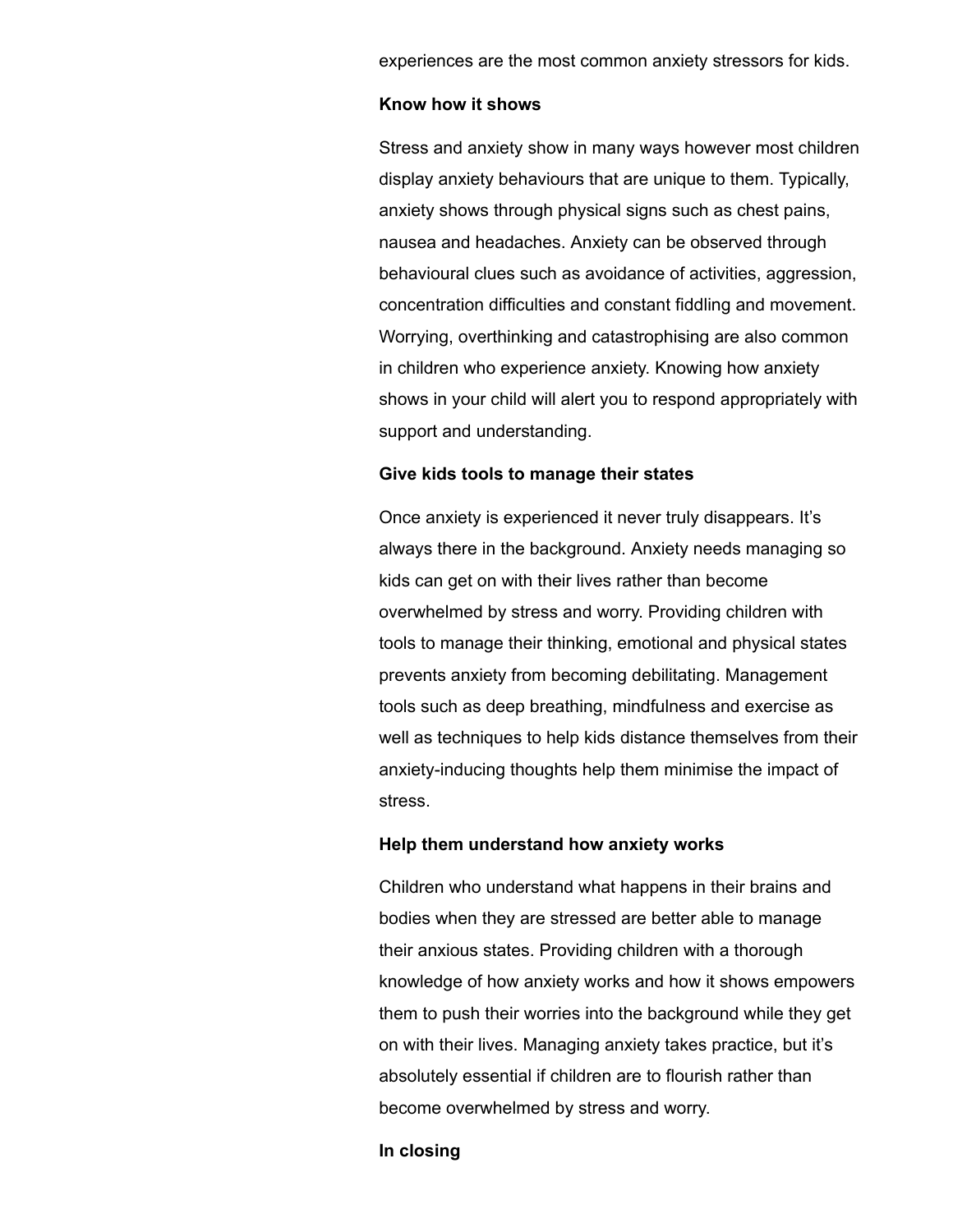Stress and anxiety have accelerated with the impact of the pandemic. The growing rate of anxiety is no one's fault, however it does mean that parents need to become more knowledgeable about how anxiety works, how it shows and how you can help your children.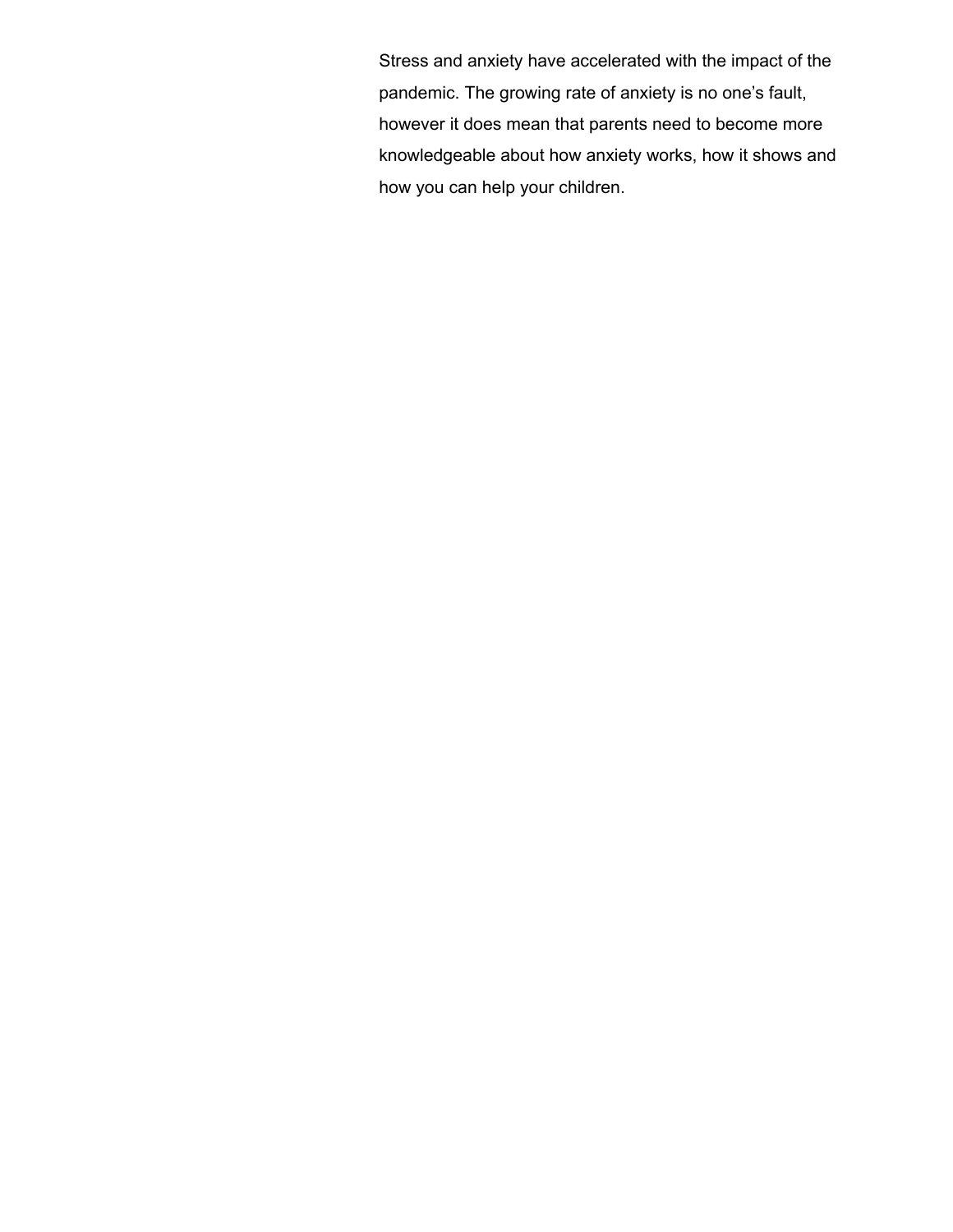

## **CSEF (Camps, Sports and Excursion Funding)**

If you hold a valid means-tested concession card or are a temporary foster parent, you may be eligible for CSEF. The allowance is paid to the school and receipted against your fee account to use towards expenses relating to camps, excursions or sporting activities for the benefit of your child.

If you applied for the CSEF at your child's school in 2020, you do not need to complete an application form in 2021 unless there has been a change in your family circumstances. You only need to complete an application form if any of the following changes have occurred:

\* new student enrolments; your child has started or changed schools in 2020 or you did not apply in 2020.

\* changed family circumstances; such as a change of custody, change of name, concession card number, or new siblings commencing at the school in 2021.

Application form is attached.

**[Download](https://enewsletter.coralcommunities.com/download?file=/file_module/17394/file_download_17394_3574211727.pdf)**

### **Holy Week and Easter Mass services**

#### **HOLY WEEK & EASTER** ж ж



Palm Sunday Weekend

Vigil Mass: Saturday 27 March 6pm Sunday 28 March Mass & Blessing of palms and procession 9 am; Mass 11 am

Holy Thursday 1 April Mass of the Lord's Supper

Good Friday 2 April Way of the Cross The Lord's Passion

Vigil of Easter 3 April

**Easter Sunday 4 April** 

7.30 pm

10 am 3 pm 8 pm Masses: 9.00am; 11am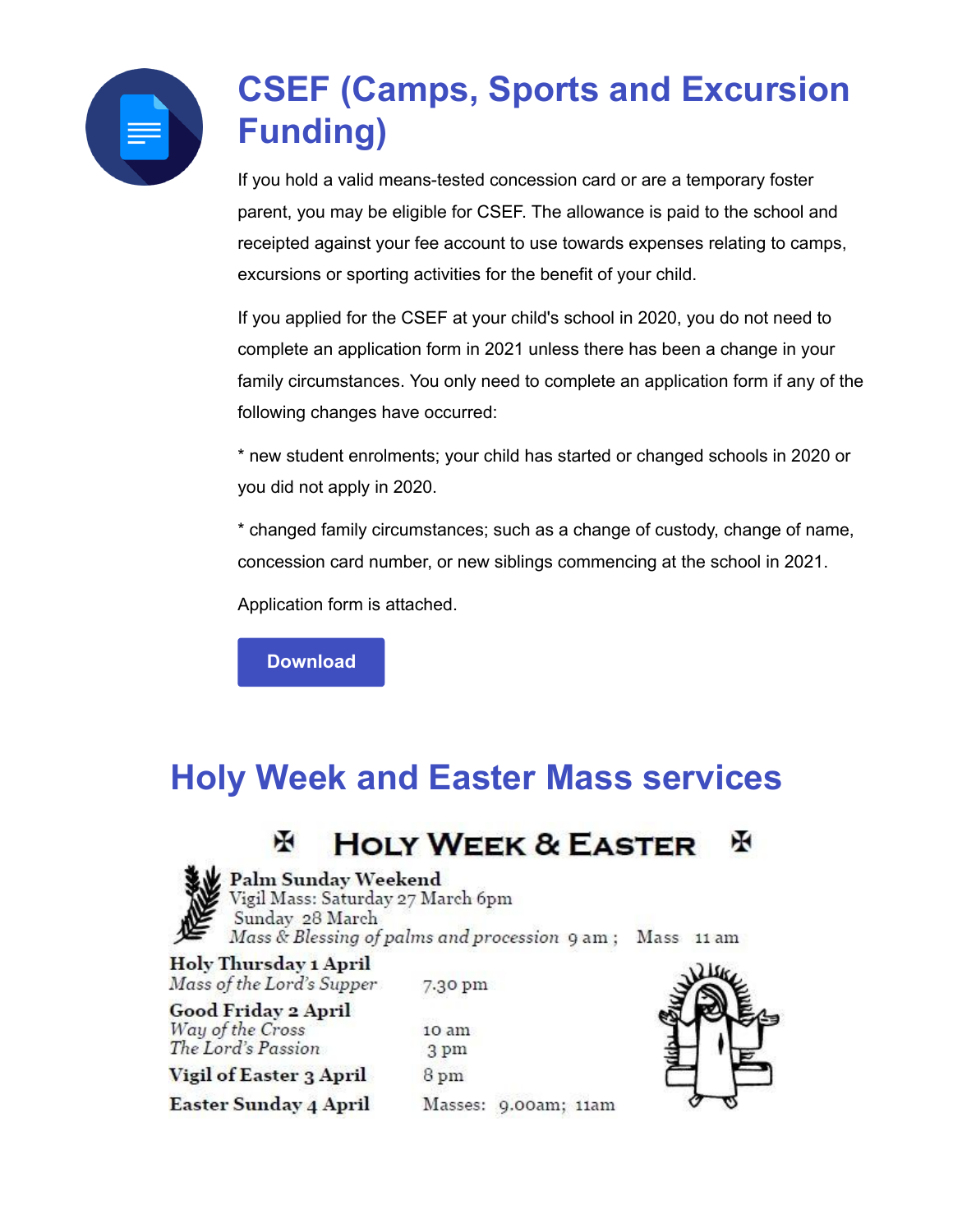### **Community Updates**



**Free Trial for Juniors and adults** www.chelseaheightstennisacademy.com.au leigh\_holland@hotmail.com 0439 616 748 Venue- Chelsea Heights tennis club. Thames promenade.

### **2021 Term Dates (red indicates additions/changes)**

**Week 10**

| Mon 29th Mar                          | $\sim 100$              | Easter egg and raffle sorting from 8.45 staffroom                        |  |
|---------------------------------------|-------------------------|--------------------------------------------------------------------------|--|
| Tues 30th Mar                         | $\blacksquare$          | Inform and Empower sessions Yr 3-6                                       |  |
| Wed 31st Mar                          | $\sim 100$              | Paraliturgy 11.30am online, 12pm Easter egg draw (not online)            |  |
| Wed 31st Mar                          | $\blacksquare$          | Inform and Empower sessions P-Yr 2 and parents online at 7pm             |  |
| Thurs 1st Apr<br>Term finishes at 2pm | $\blacksquare$          | Holy Thursday, P-Yr 6 Athletics Sports TBC at Edithvale Athletics Track, |  |
| Fri 2nd Apr                           | ۰                       | Good Friday                                                              |  |
| Term 2, Week 1                        |                         |                                                                          |  |
| Mon 19th Apr                          | $\sim 100$ km s $^{-1}$ | Term 2 resumes, enrolments 2022 open                                     |  |